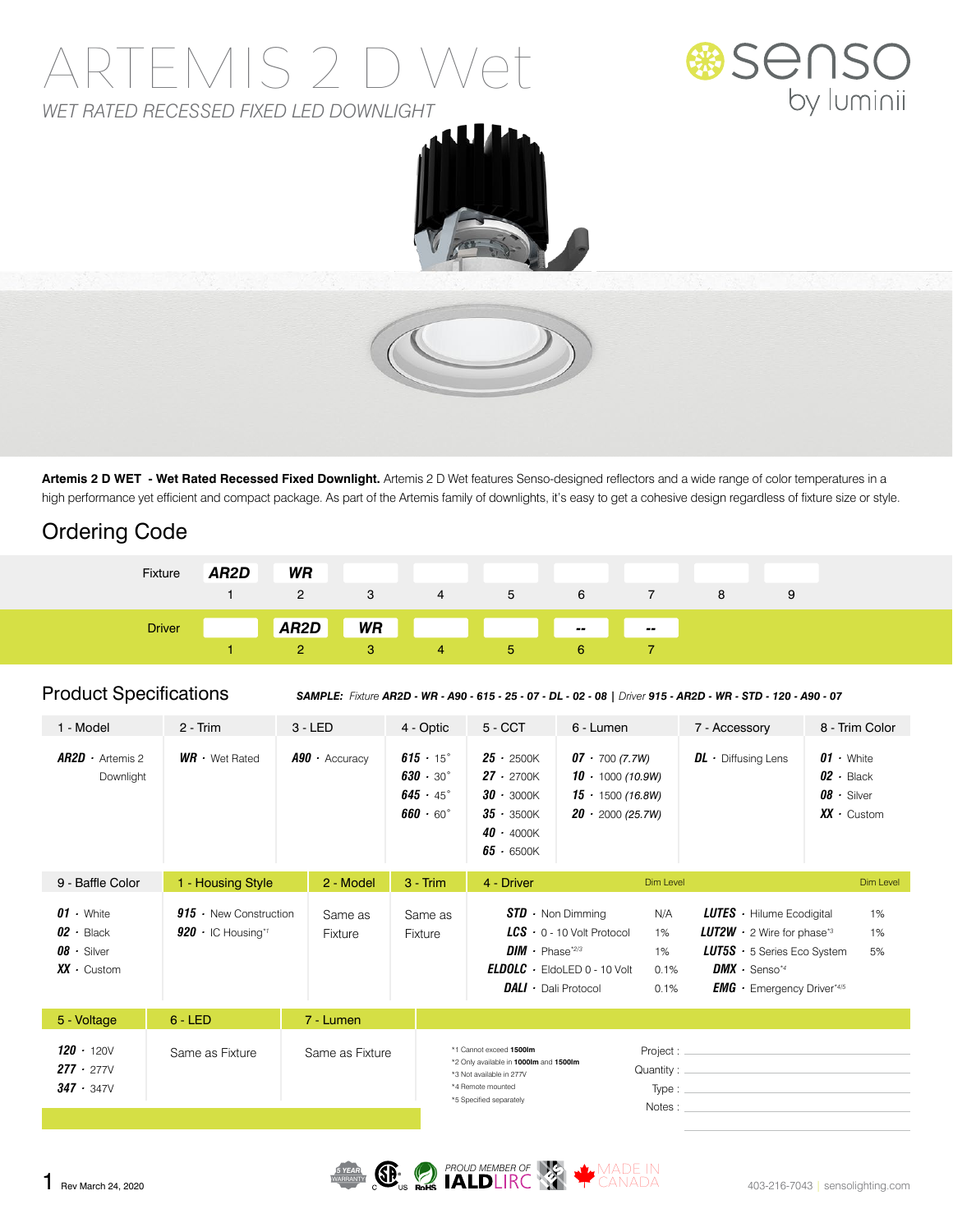# ARTEMIS 2 D Wet *WET RATED RECESSED FIXED LED DOWNLIGHT*

### Light Engine

**Color rendering (CRI):** 90 CRI & 50+ R9 Value

**Output:** up to 2000lm **High Efficacy:** up to 150 lumen/Watt **Color Options (CCT):** 2500K, 2700K, 3000K, 3500K, 4000K or 6500K **Color Consistency:** Range within a 3-MacAdam Ellipse

#### **Driver**

**Dimming:** 1% dimming standard with 0.1% option **Ripple:** Industry leading Low ripple **Efficiency:** Power Factor >0.9 Efficiency over 85% Class 2 output for safety **Installation:** Small Footprint allows retrofit installations

#### **Reflector**

*Faceted Reflector*



### Installation

- For new and retrofit installations
- Simple connection between fixture and driver via quick connect

## Construction / Finish

- Satin powder coated finish
- Custom finishes are available
- Cast Aluminum Trim
- Made in Canada

#### **Dimensions**





**SENSO**<br>by luminii